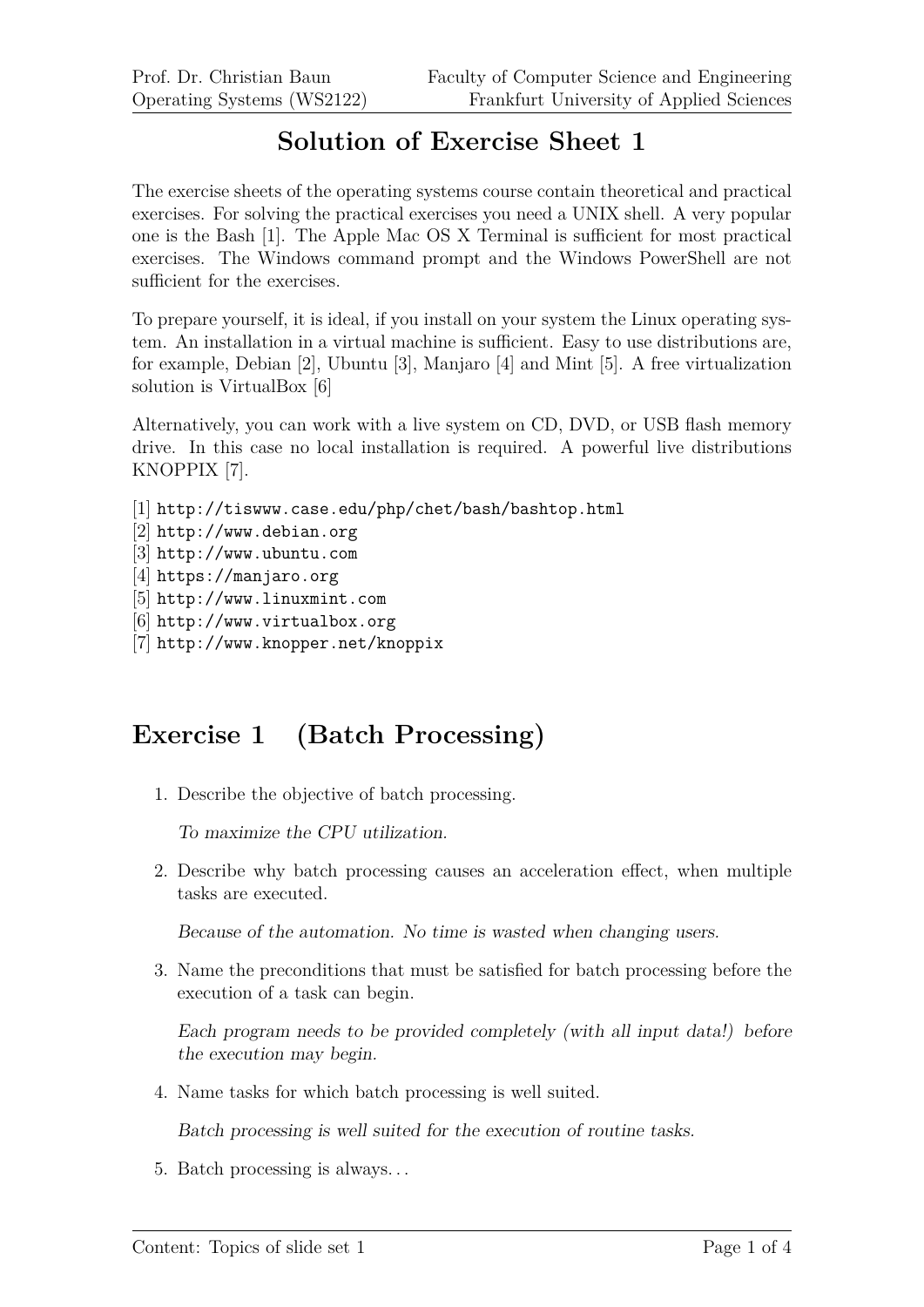$\Box$  interactive  $\boxtimes$  non-interactive

6. Name an application of batch mode, which is still popular today.

Batch files, shell scripts,. . .

7. Describe what spooling is.

Spooling removes I/O workload from the CPU by using additional hardware.

## **Exercise 2 (Time-Sharing)**

1. Describe the objective of time-sharing.

A fair distribution of the computing time among the users.

2. Describe how time-sharing distributes the computing time among the processes.

By using time slices.

3. Give the name of the quasi-parallel program or process execution.

Multitasking.

4. Describe the objective of the quasi-parallel program or process execution.

Minimizing the response time.

5. Describe what scheduling is.

Automatic creation of an execution plan (schedule), which is used to allocate time limited resources to users or their processes.

6. Describe what swapping is.

Process of storing and removing data to/from main memory from/into background memory (HDDs/SSDs).

7. Describe how memory protection works.

The memory is split and running programs are separated from each other.

8. Describe the purpose of memory protection.

This way, a bug or crash of a single program does not affect the stability of other programs and the total system.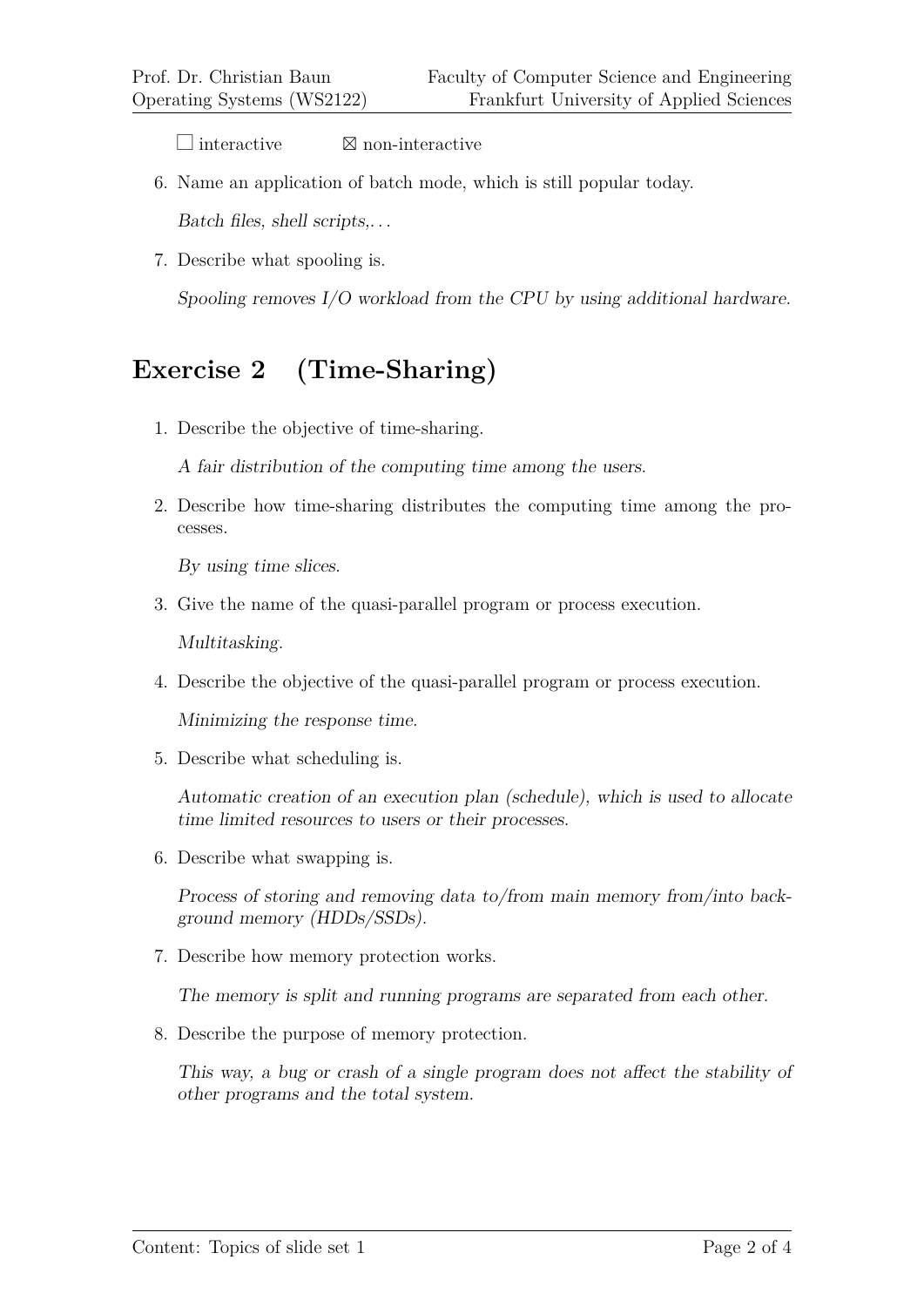## **Exercise 3 (Files and Directories)**

1. Create in your home directory a directory BTS.

```
$ mkdir ~/BTS
```
- 2. Navigate to the directory BTS and create inside an empty file with the filename File1.txt.
	- Do not use an editor application to create the file, but a command line command.
	- \$ cd ~/BTS && touch File1.txt
- 3. Check the file size of the file File1.txt.

\$ ls -lh File1.txt

4. Change the modification time of the file File1.txt to your birth date.

touch -t XXXXYYZZAABB File1.txt

XXXX specifies the year. YY specifies the month. ZZ specifies the day of the month. AA specifies the hour. BB specifies the minute.

- 5. Create a new file in the shell File2.txt and insert any text with more than just a single line as content into the new file.
	- Do not use an editor application to insert the text into the file, but a command line command.
	- \$ echo -e "Line1\nLine2" > File2.txt
- 6. Print out the first line of the file File2.txt in the shell.

\$ head -n 1 File2.txt

- 7. Append the content of File2.txt to File1.txt.
	- Do not use an editor application, but a command line command.

\$ cat File2.txt >> File1.txt

8. Create in your home directory, a directory with the directory name BTS new semester.

\$ mkdir ~/BTS\_new\_semester